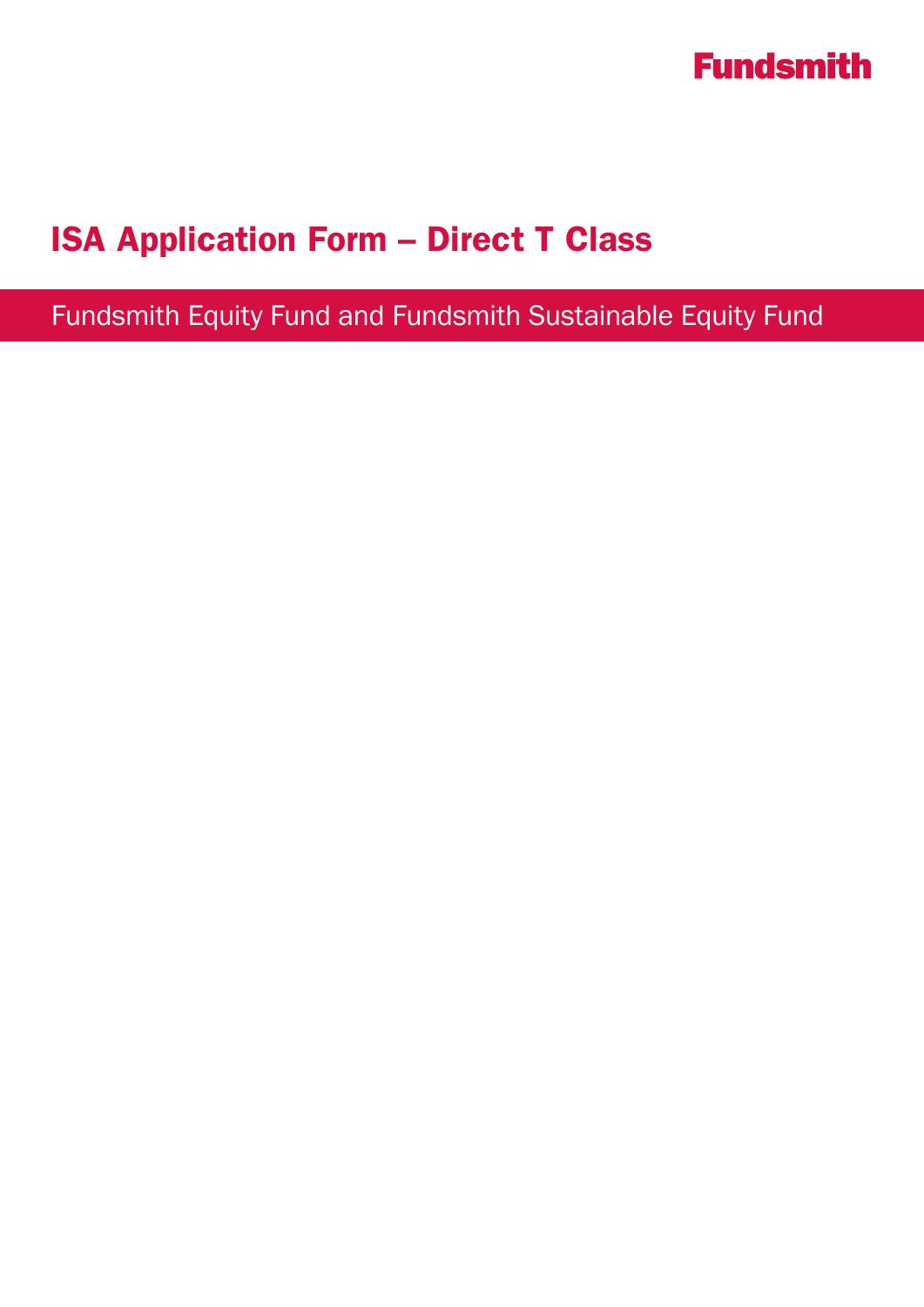## **Fundsmith**

### ISA Application Form – Direct T Class

*This form is for individuals wanting to invest their ISA directly into the T Class shares (1% Annual Management Charge) in Fundsmith Equity Fund or Fundsmith Sustainable Equity Fund or change an existing monthly savings plan.* 

- Please complete this form in ink using BLOCK CAPITALS.
- Return the form to Fundsmith LLP, PO Box 10846, Chelmsford, CM99 2BW.
- Please ensure you have arranged for payment (see below). If you wish you pay by debit card, please call us on 0330 123 1815.
- The Key Investor Information Documents and the Supplementary Information Document including the Fundsmith ISA Terms and Conditions contain important information about the Fundsmith Equity Fund, Fundsmith Sustainable Equity Fund and the Fundsmith ISA and all investors should read these prior to completing this form. These documents are provided via our websites (www.fundsmith.co.uk for Fundsmith Equity Fund and www.fundsmith.green for Fundsmith Sustainable Equity Fund.)
- If you are unsure about the suitability of these Funds, please consult your financial adviser.

| <b>Name of holder</b>                 |                                                   |                 |           |                                |                                                                                                                                                                                                           |        |
|---------------------------------------|---------------------------------------------------|-----------------|-----------|--------------------------------|-----------------------------------------------------------------------------------------------------------------------------------------------------------------------------------------------------------|--------|
| Title                                 | Surname                                           |                 |           |                                |                                                                                                                                                                                                           |        |
| Forename(s)                           |                                                   |                 |           |                                | $\textbf{D.O.B.} \quad \boxed{\text{D}} \quad \boxed{\text{D}} \quad \boxed{\text{M}} \quad \boxed{\text{M}} \quad \boxed{\text{Y}} \quad \boxed{\text{Y}} \quad \boxed{\text{Y}} \quad \boxed{\text{Y}}$ |        |
|                                       | Existing Fundsmith account number (if applicable) |                 |           |                                |                                                                                                                                                                                                           |        |
|                                       |                                                   |                 |           |                                |                                                                                                                                                                                                           |        |
|                                       | <b>Permanent residential address in full</b>      |                 |           |                                |                                                                                                                                                                                                           |        |
|                                       |                                                   |                 |           |                                |                                                                                                                                                                                                           |        |
|                                       |                                                   |                 |           |                                |                                                                                                                                                                                                           |        |
| Postcode                              |                                                   | Email           |           |                                |                                                                                                                                                                                                           |        |
| Telephone                             |                                                   | Mobile          |           |                                |                                                                                                                                                                                                           |        |
|                                       |                                                   |                 |           |                                |                                                                                                                                                                                                           |        |
| <b>National insurance number</b>      |                                                   |                 |           |                                |                                                                                                                                                                                                           |        |
|                                       | Please enter your national insurance number       |                 |           |                                |                                                                                                                                                                                                           |        |
| If you do not have one, tick this box |                                                   |                 |           |                                |                                                                                                                                                                                                           |        |
|                                       | <b>Fund and Investment amount</b>                 |                 |           |                                |                                                                                                                                                                                                           |        |
| <b>Fund Choice</b>                    |                                                   | <b>Lump sum</b> |           | <b>Regular monthly savings</b> |                                                                                                                                                                                                           |        |
|                                       |                                                   | Minimum amounts |           |                                |                                                                                                                                                                                                           |        |
|                                       |                                                   | Initial         | Follow on | Amount                         | Minimum                                                                                                                                                                                                   | Amount |
| <b>Fundsmith Equity Fund</b>          |                                                   | £1,000          | £250      |                                | £100 per month                                                                                                                                                                                            |        |
|                                       |                                                   | Initial         | Follow on | Amount                         | Minimum                                                                                                                                                                                                   | Amount |
|                                       |                                                   |                 |           |                                |                                                                                                                                                                                                           |        |

Note: Where you have an existing regular monthly savings plan, the amount entered above will be added to your existing plan and can be below £100. You must ensure that the amount invested remains within the ISA subscription limit.

|              | Income choice – please tick one of the boxes below               |
|--------------|------------------------------------------------------------------|
| Accumulation | Income is retained within the fund and added to your investment. |
| Income       | Income will be paid to you semi-annually.                        |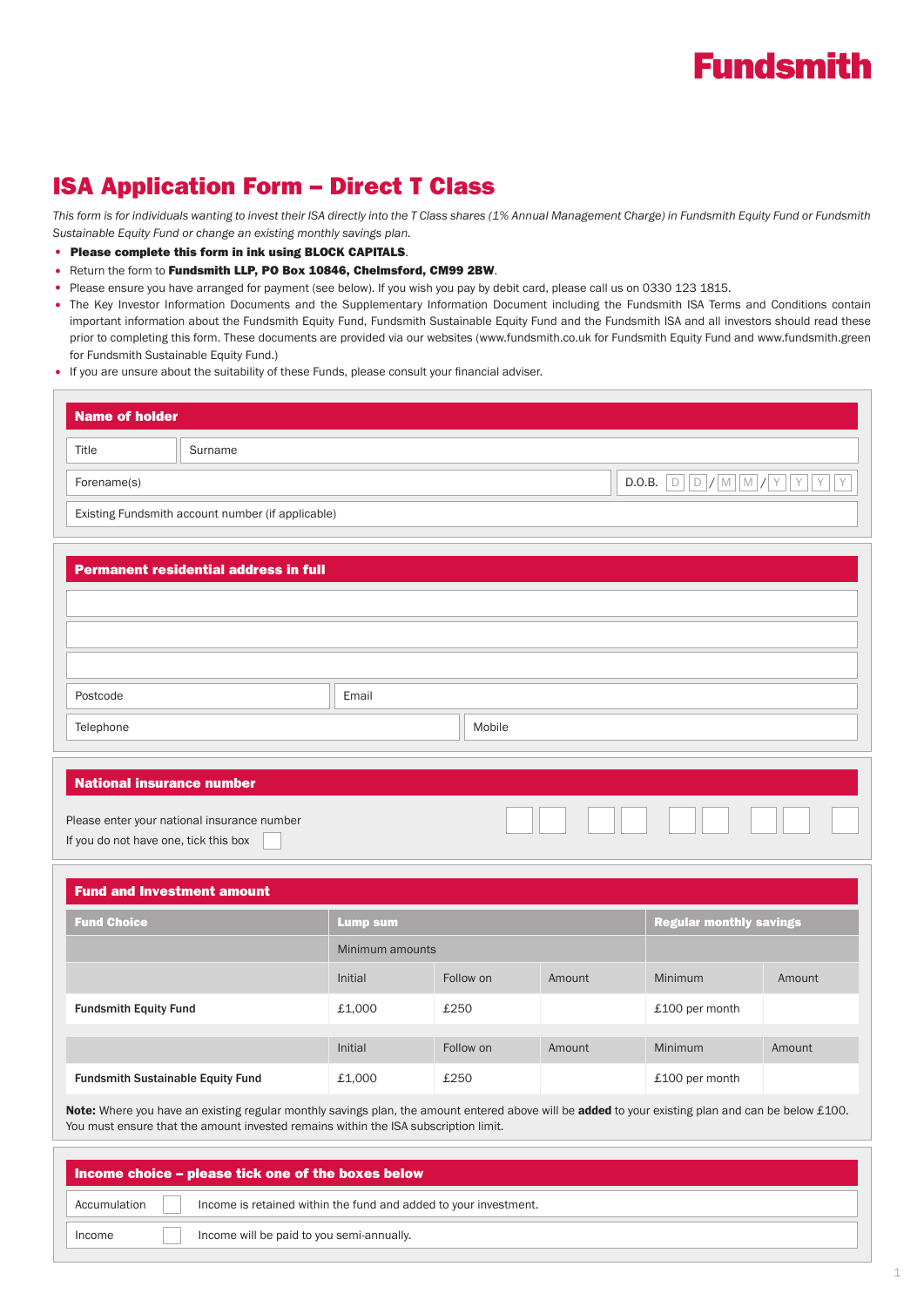

### ISA Application Form – Direct T Class

| <b>Payment method</b>                                                                                                                                                                                                                                                                                                                                                                                                                                                                                                                                                                                              |                |      |
|--------------------------------------------------------------------------------------------------------------------------------------------------------------------------------------------------------------------------------------------------------------------------------------------------------------------------------------------------------------------------------------------------------------------------------------------------------------------------------------------------------------------------------------------------------------------------------------------------------------------|----------------|------|
| Please indicate the payment methodology                                                                                                                                                                                                                                                                                                                                                                                                                                                                                                                                                                            |                |      |
| Cheque enclosed payable to Fundsmith LLP                                                                                                                                                                                                                                                                                                                                                                                                                                                                                                                                                                           |                |      |
|                                                                                                                                                                                                                                                                                                                                                                                                                                                                                                                                                                                                                    |                |      |
| Direct Debit, for regular monthly savings (please complete Direct Debit mandate)                                                                                                                                                                                                                                                                                                                                                                                                                                                                                                                                   |                |      |
| Your bank details for redemptions and income distributions (where applicable)                                                                                                                                                                                                                                                                                                                                                                                                                                                                                                                                      |                |      |
| Bank or building society                                                                                                                                                                                                                                                                                                                                                                                                                                                                                                                                                                                           |                |      |
| <b>Branch</b>                                                                                                                                                                                                                                                                                                                                                                                                                                                                                                                                                                                                      | Account holder |      |
| Sort code                                                                                                                                                                                                                                                                                                                                                                                                                                                                                                                                                                                                          | Account number |      |
| This constitutes the standing instructions for payment of the redemption settlement proceeds and any income distributions to the above<br>bank account by bank transfer for value generally within four business days after the valuation point following the dealing instruction(s).                                                                                                                                                                                                                                                                                                                              |                |      |
| If you wish to use different account details for your income payments please tick this box and supply a covering letter with these details.                                                                                                                                                                                                                                                                                                                                                                                                                                                                        |                |      |
|                                                                                                                                                                                                                                                                                                                                                                                                                                                                                                                                                                                                                    |                |      |
| <b>Declaration</b>                                                                                                                                                                                                                                                                                                                                                                                                                                                                                                                                                                                                 |                |      |
| By signing this form, I declare:                                                                                                                                                                                                                                                                                                                                                                                                                                                                                                                                                                                   |                |      |
| I am applying to subscribe to a Stocks and Shares ISA for the 20_ / 20 _ tax year only.<br>I am 18 years of age or over.                                                                                                                                                                                                                                                                                                                                                                                                                                                                                           |                |      |
| All subscriptions made, and to be made, belong to me.                                                                                                                                                                                                                                                                                                                                                                                                                                                                                                                                                              |                |      |
| I have not subscribed, and will not subscribe, to another Stocks and Shares ISA in this same tax year.                                                                                                                                                                                                                                                                                                                                                                                                                                                                                                             |                |      |
| I have not subscribed, and will not subscribe, more then the overall subscription limit in total to a Cash ISA, Stocks and Shares ISA, an Innovative<br>$\bullet$                                                                                                                                                                                                                                                                                                                                                                                                                                                  |                |      |
| Finance ISA and a Lifetime ISA in this same tax year.<br>• I am resident in the United Kingdom for tax purposes or, if not so resident, either perform duties which by virtue of Section 28 of Income Tax (Earnings<br>and Pensions) Act 2003 (Crown Employees serving overseas), are being treated as being performed in the United Kingdom, or I am married to, or in<br>a civil partnership with, a person who performs such duties. I will inform Fundsmith LLP if I cease to be so resident or to perform such duties or be<br>married to, or in a civil partnership with, a person who performs such duties. |                |      |
| I am NOT a U.S. person i.e. a U.S. citizen or tax resident in the United States of America and I will notify Fundsmith LLP immediately in the event that I<br>become a U.S. person. I understand that the funds are not available to U.S. persons.                                                                                                                                                                                                                                                                                                                                                                 |                |      |
| • I have a copy of the Key Investor Information Documents for the T Class Shares in the funds and Supplementary Information Document and have kept<br>them for my records. I consent to Fundsmith LLP providing the Key Investor Information Documents via Fundsmith's websites.                                                                                                                                                                                                                                                                                                                                   |                |      |
| • I agree to be bound by the ISA Terms and Conditions, within the Supplementary Information Document and accept that these may be varied in                                                                                                                                                                                                                                                                                                                                                                                                                                                                        |                |      |
| accordance with their terms.<br>• The information given in this application form is correct to the best of my knowledge and belief.                                                                                                                                                                                                                                                                                                                                                                                                                                                                                |                |      |
| Payment has been effected as stated above.                                                                                                                                                                                                                                                                                                                                                                                                                                                                                                                                                                         |                |      |
| I am the beneficial owner of this investment.                                                                                                                                                                                                                                                                                                                                                                                                                                                                                                                                                                      |                |      |
| I authorise Fundsmith LLP:<br>• To hold my cash subscription, ISA investments, interest, dividends and any other rights or proceeds in respect of those investments and any                                                                                                                                                                                                                                                                                                                                                                                                                                        |                |      |
| other cash.                                                                                                                                                                                                                                                                                                                                                                                                                                                                                                                                                                                                        |                |      |
| To make on my behalf any claims to relief from tax in respect of the ISA investments.                                                                                                                                                                                                                                                                                                                                                                                                                                                                                                                              |                |      |
| To obtain additional information in order to comply with anti-money laundering requirements and I acknowledge that electronic data sources may be<br>used to check my identity.                                                                                                                                                                                                                                                                                                                                                                                                                                    |                |      |
| · To accept redemption dealing instructions either by post, fax, telephone for Fundsmith Equity Fund or online via the My Account section of the<br>Fundsmith website and to make payment to the bank account specified above.                                                                                                                                                                                                                                                                                                                                                                                     |                |      |
| . To hold any personal information provided by me in confidence and in accordance with data protection law. By completing this Application Form, I<br>consent to the processing of my personal data in accordance with Fundsmith's data protection policy which is set out in the Supplementary Information                                                                                                                                                                                                                                                                                                        |                |      |
| Document including the transfer of my personal data outside of the United Kingdom.<br>• I declare that I have read the data protection section of the Supplementary Information Document. Please tick this box if you wish to receive marketing<br>communications via emails and post from Fundsmith.                                                                                                                                                                                                                                                                                                              |                |      |
| <b>Signature</b>                                                                                                                                                                                                                                                                                                                                                                                                                                                                                                                                                                                                   |                | Date |
|                                                                                                                                                                                                                                                                                                                                                                                                                                                                                                                                                                                                                    |                |      |
|                                                                                                                                                                                                                                                                                                                                                                                                                                                                                                                                                                                                                    |                |      |
|                                                                                                                                                                                                                                                                                                                                                                                                                                                                                                                                                                                                                    |                |      |

©2021Fundsmith LLP. All rights reserved. This financial promotion is communicated by Fundsmith LLP. Fundsmith LLP is authorised and regulated by the Financial Conduct Authority. It is entered on the Financial Services Register under registered number 523102. Fundsmith LLP is a limited liability partnership registered in England and Wales with number OC354233. Its registered office address is 33 Cavendish Square, London, W1G 0PW.